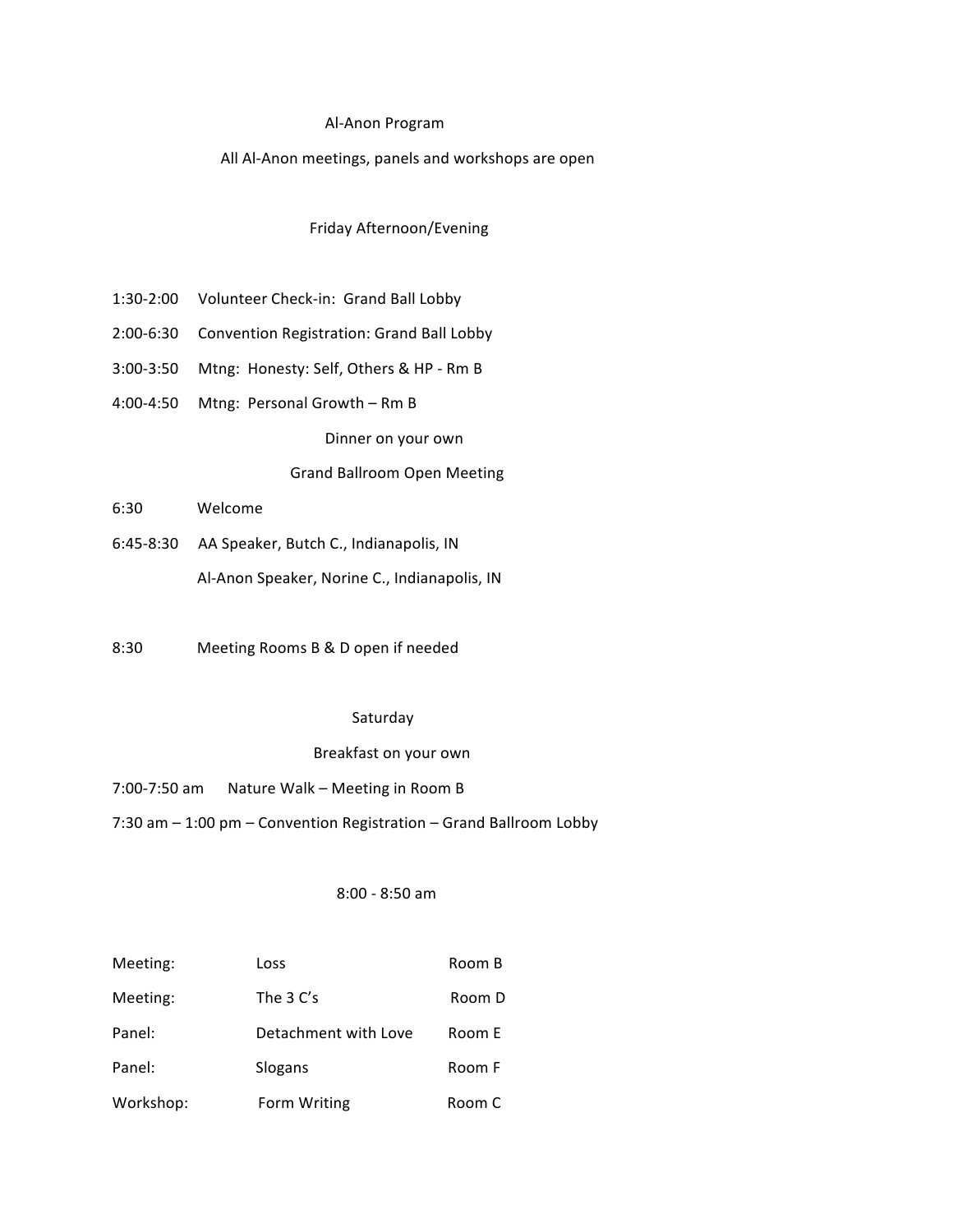#### $9:00 - 9:50$  am

| Meeting:  | Newcomers: Intro to New Living | Room B |
|-----------|--------------------------------|--------|
| Meeting:  | Fellowship: From Me to We      | Room D |
| Panel:    | Communicating in a New Way     | Room E |
| Panel:    | The Family Disease             | Room F |
| Workshop: | What is Alateen?               | Room C |

#### $10:00 - 10:50$  am

| Meeting:  | How do we have New Expectations ?      | Room B |
|-----------|----------------------------------------|--------|
| Meeting:  | A New Experience - Letting Go          | Room D |
| Panel:    | New Solutions for Bumps in the Road    | Room E |
| Panel:    | A New Relationship - Sponsorship       | Room F |
| Workshop: | <b>Public Outreach</b>                 | Room C |
|           | $11:00 - 11:50$ am                     |        |
| Meeting:  | Humor                                  | Room B |
| Meeting:  | The Al-Anon Waltz: Steps 1,2 and 3     | Room D |
| Panel:    | New Understanding of Groups-Traditions | Room E |
| Panel:    | New Reading Material - CAL             | Room F |
| Workshop: | <b>Conflict Resolution</b>             | Room C |

 $12:00 - 1:00$  pm

Lunch on your own

## **Grand Ballroom Open Meeting**

 $1:00 - 2:50$ 

Alateen/AMIAS Speaker TBD

AA Speaker - Scott D., Iron Bridge, Ontario, Canada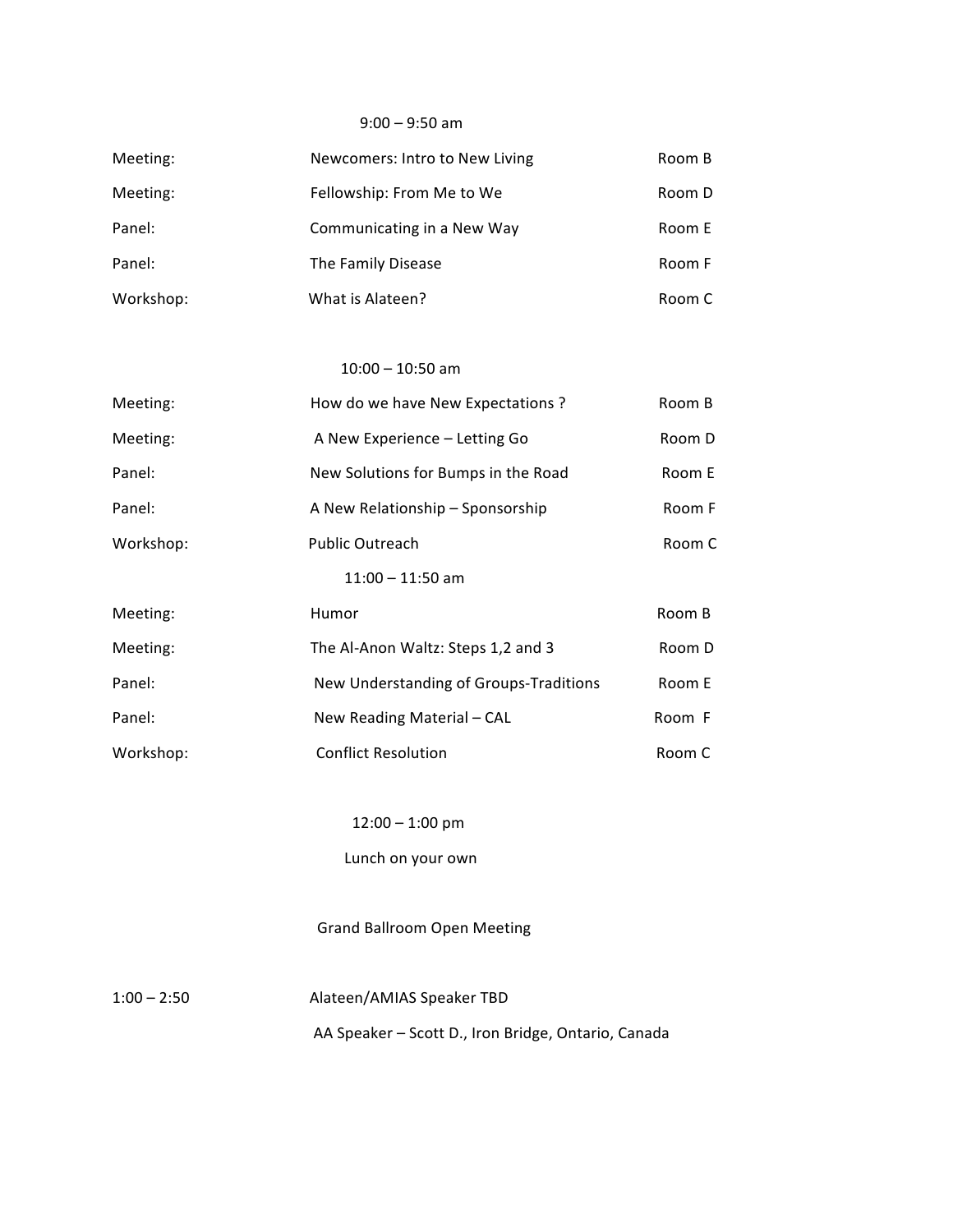# $3:00 - 4:00$  pm

# Registration Reopens - Grand Ballroom Lobby

## $3:00 - 3:50$  pm

| Meeting:              | Trusting Me, You and HP                                  | Room B |  |  |
|-----------------------|----------------------------------------------------------|--------|--|--|
| Meeting:              | One Day at a Time (Un dia a la vez) Spanish              | Room D |  |  |
| Panel:                | Fearful vs Fearless                                      | Room E |  |  |
| Panel:                | Living Amends                                            | Room F |  |  |
| Workshop:             | <b>AMIAS Training 2 hours</b>                            | Room C |  |  |
|                       | Grand Ballroom Banquet and Open Meeting                  |        |  |  |
| 6:00-7:15 pm          | Banquet Dinner (Pre-registered) - or on your own         |        |  |  |
| 7:30-9:00 pm          | Welcome                                                  |        |  |  |
|                       | Al-Anon Speaker - Sandie D, Iron Bridge, Ontario, Canada |        |  |  |
|                       | AA, Alateen and Al-Anon Count Downs                      |        |  |  |
| $9:00 - 10:00$ pm     | Meeting Rooms B & D open if needed                       |        |  |  |
| <b>Sunday Morning</b> |                                                          |        |  |  |
| $7:00 - 7:50$ am      | Room D open if needed                                    |        |  |  |
|                       | Grand Ballroom Breakfast & Open Meeting                  |        |  |  |
| 8:30-9:30 am          | Breakfast Buffet (Pre-registered) or on your own         |        |  |  |
| $9:45$ am             | Welcome                                                  |        |  |  |
| 10:00-11:00 am        | Al-Anon Speaker - Connie H., Spencer, Iowa               |        |  |  |
| 11:00 am              | Closing                                                  |        |  |  |